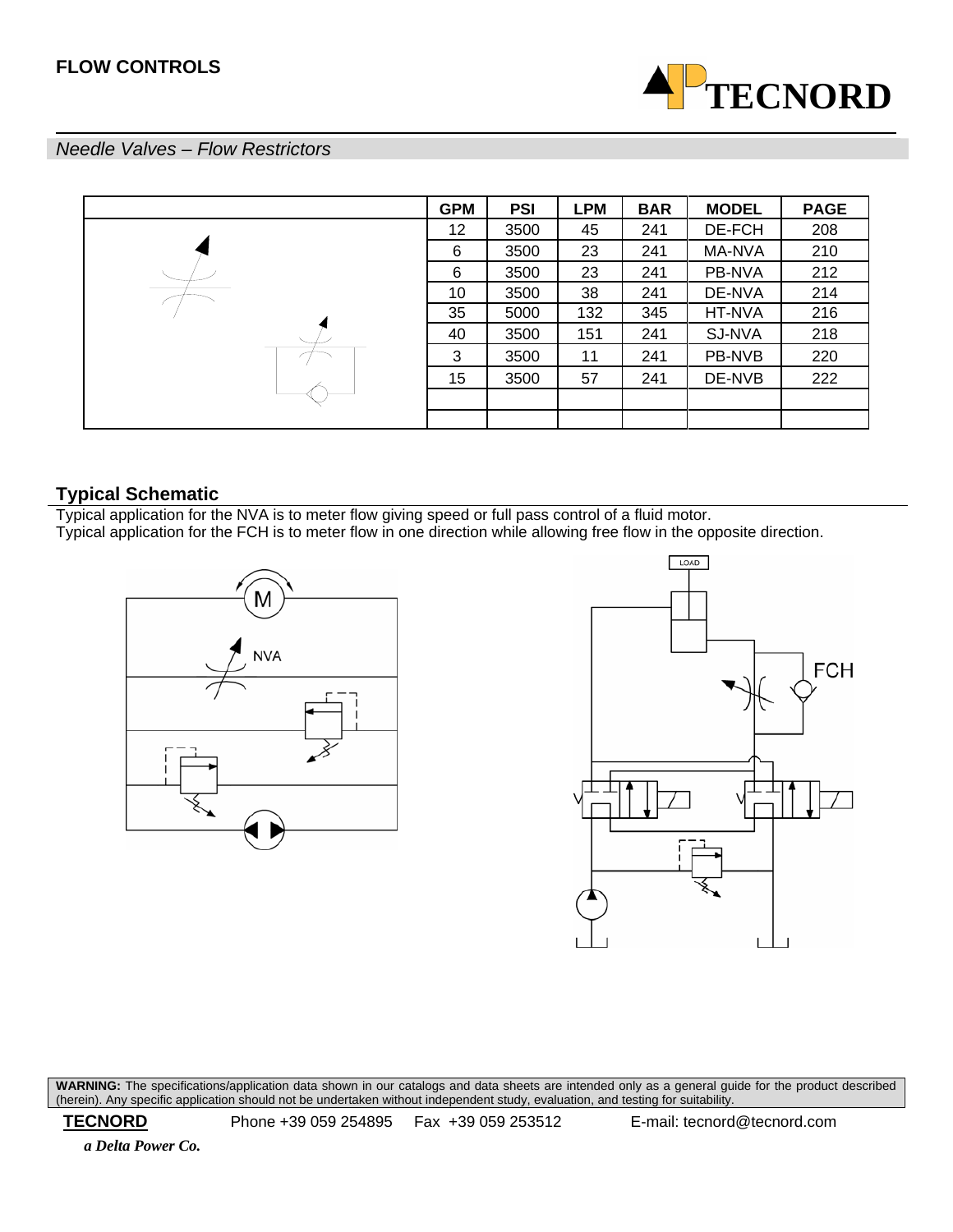

# *DE-FCH Adjustable Flow Control Valve, Spool Type, Free Reverse Flow*



### **DESCRIPTION**

10 size, 7/8-14 thread, "Delta" adjustable needle flow control valve with free reverse flow.

### **OPERATION**

The DE-FCH increases its orifice value from fully closed to fully open turning screw counterclockwise. When adjusted open the valves regulates flow (1) to (2). When fully closed the valve restricts flow from (1) to (2).

### **FEATURES**

- Hardened parts for long life.
- Industry common cavity.

### **HYDRAULIC SYMBOL**



### **PERFORMANCE**

Actual Test Data (Cartridge Only) **VALVE SPECIFICATIONS** 



| ALIL VI LUII IUATIVIII                       |                                          |
|----------------------------------------------|------------------------------------------|
| Nominal Flow                                 | 12 GPM (45 LPM)                          |
| <b>Rated Operating Pressure</b>              | 3500 PSI (241 bar)                       |
| Filtration                                   | ISO 18/16/13                             |
| Media Operating<br><b>Temperature Range</b>  | $-40^{\circ}$ to 250° F (-40° to 120° C) |
| Weight                                       | .32 lbs. (.15 kg)                        |
| <b>Operating Fluid Media</b>                 | General Purpose Hydraulic Fluid          |
| Cartridge Torque<br>Requirements             | 30 ft-lbs (40.6 Nm)                      |
| Cavity                                       | DEI TA 2W                                |
| Cavity Tools kit (form tool,<br>reamer, tap) | 40500000                                 |
| Seal Kit                                     | 21191200                                 |
|                                              |                                          |

**WARNING:** The specifications/application data shown in our catalogs and data sheets is intended only as a general guide for the product described (herein). Any specific application should not be undertaken without independent study, evaluation, and testing for suitability.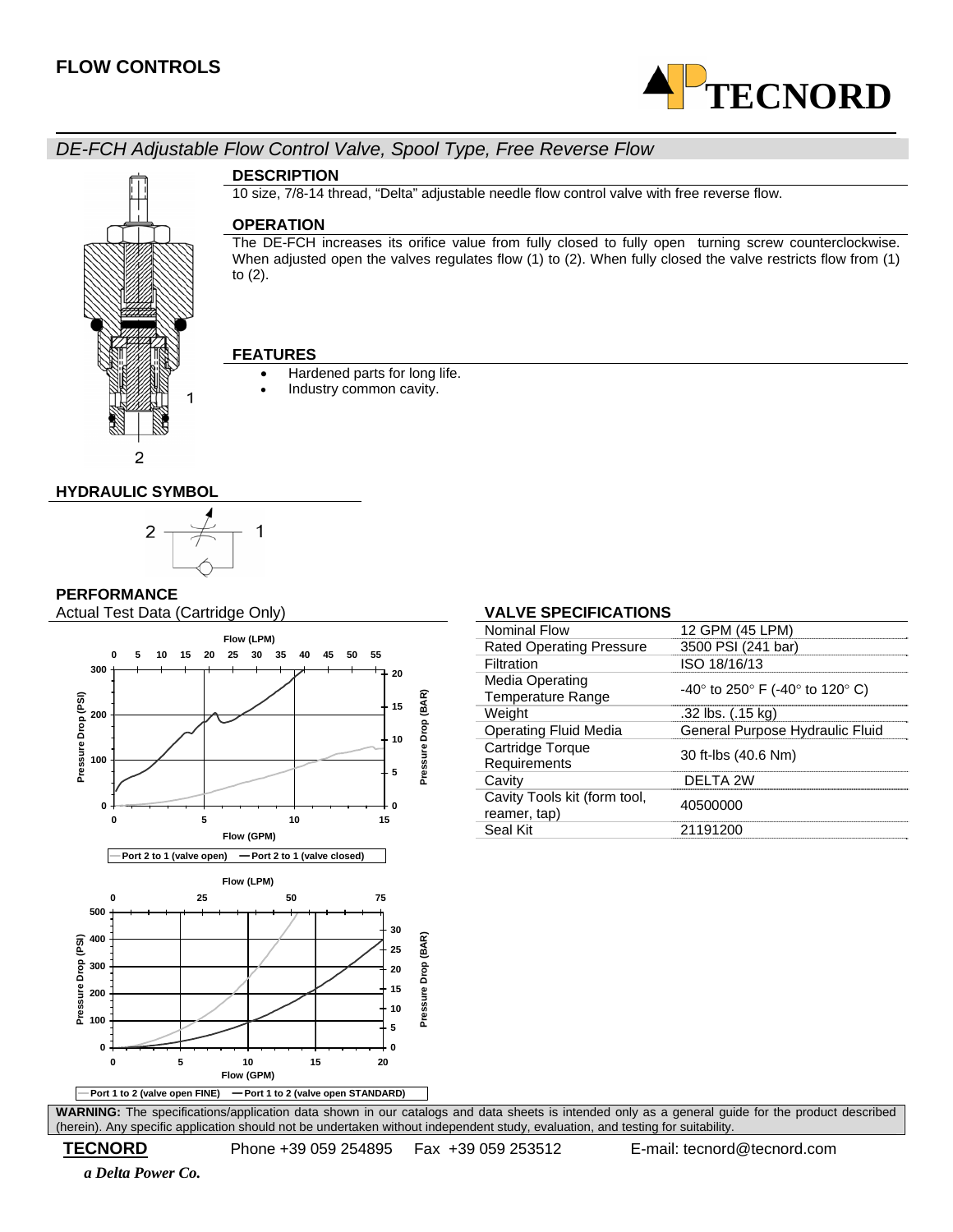### **DIMENSIONS**





(for bodies style and sizes see section "Accessories")



**WARNING:** The specifications/application data shown in our catalogs and data sheets is intended only as a general guide for the product described (herein). Any specific application should not be undertaken without independent study, evaluation, and testing for suitability.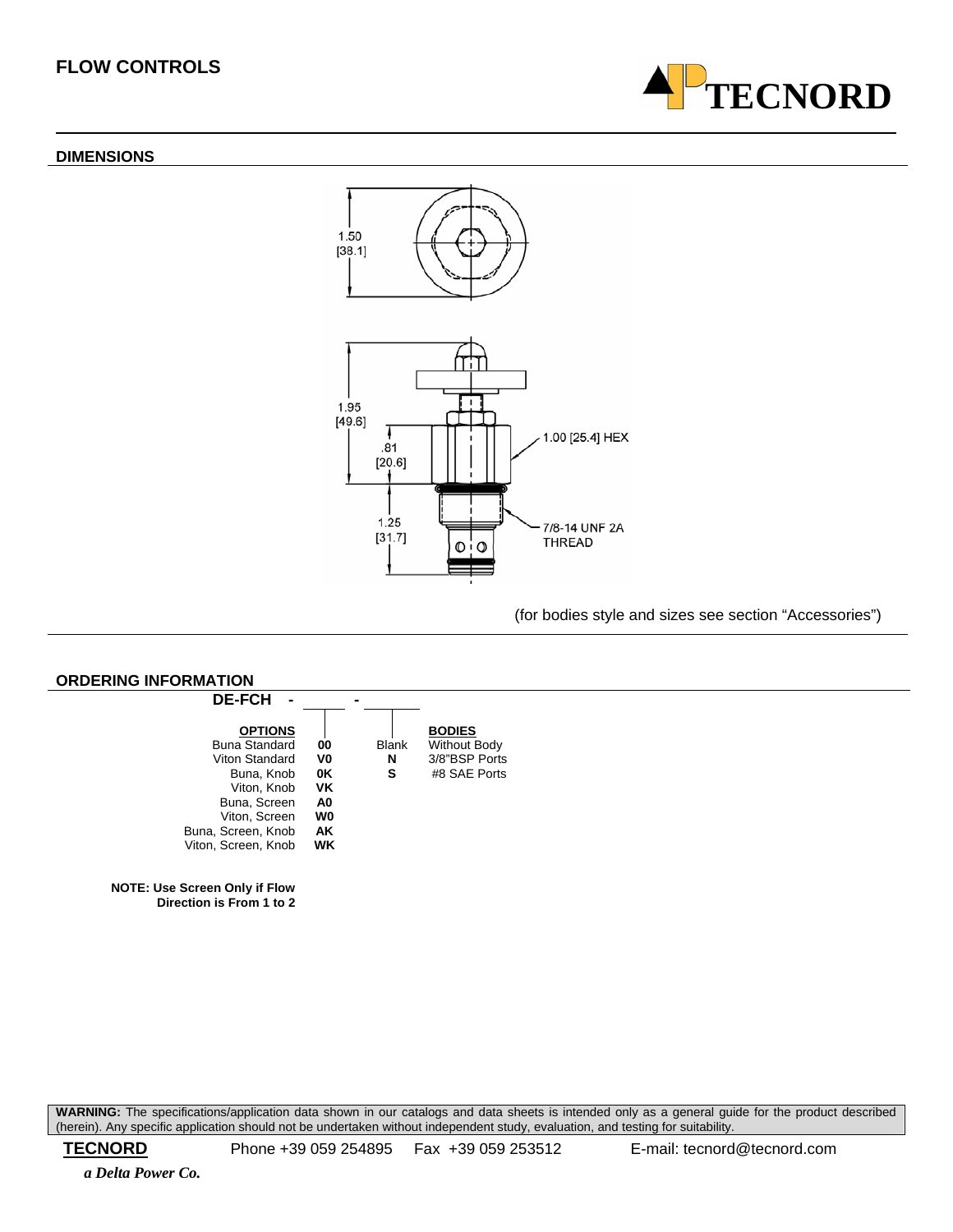

# *MA-NVA Adjustable Flow Control Valve, Needle Type*

### **DESCRIPTION**

7 size, 5/8-18 thread, "Mini" series, needle flow control valve.

### **OPERATION**

The MA-NVA adjusts from fully open to fully closed turning adjusting screw clockwise. When adjusted open the valve allows flow (1) to (2) and (2) to (1). When fully closed the valve blocks flow from (1) to (2) and (2) to (1).

### **FEATURES**

- Hardened parts for long life.
- Industry common cavity.



### **HYDRAULIC SYMBOL**



### **PERFORMANCE**

Actual Test Data (Cartridge Only) **VALVE SPECIFICATIONS** 



|                              | ALTE OF LON 19A HONO                         |                                 |  |
|------------------------------|----------------------------------------------|---------------------------------|--|
|                              | Nominal Flow                                 | 6 GPM (23 LPM)                  |  |
|                              | <b>Rated Operating Pressure</b>              | 3500 PSI (241 bar)              |  |
| QR)<br>بم<br>Drop<br>Pressur | <b>Viscosity Range</b>                       | 36 to 3000 SSU (3 to 647 cSt)   |  |
|                              | Filtration                                   | ISO 18/16/13                    |  |
|                              | Media Operating<br><b>Temperature Range</b>  | -40° to 250° F (-40° to 120° C) |  |
|                              | Weight                                       | .24 lbs. (.11 kg)               |  |
|                              | <b>Operating Fluid Media</b>                 | General Purpose Hydraulic Fluid |  |
|                              | Cartridge Torque<br>Requirements             | 15 ft-lbs (20.3 Nm)             |  |
|                              | Cavity                                       | MINI 2W                         |  |
|                              | Cavity Tools kit (form tool,<br>reamer, tap) | 40500003                        |  |
|                              | Seal Kit                                     | 21191202                        |  |
|                              |                                              |                                 |  |

**WARNING:** The specifications/application data shown in our catalogs and data sheets is intended only as a general guide for the product described (herein). Any specific application should not be undertaken without independent study, evaluation, and testing for suitability.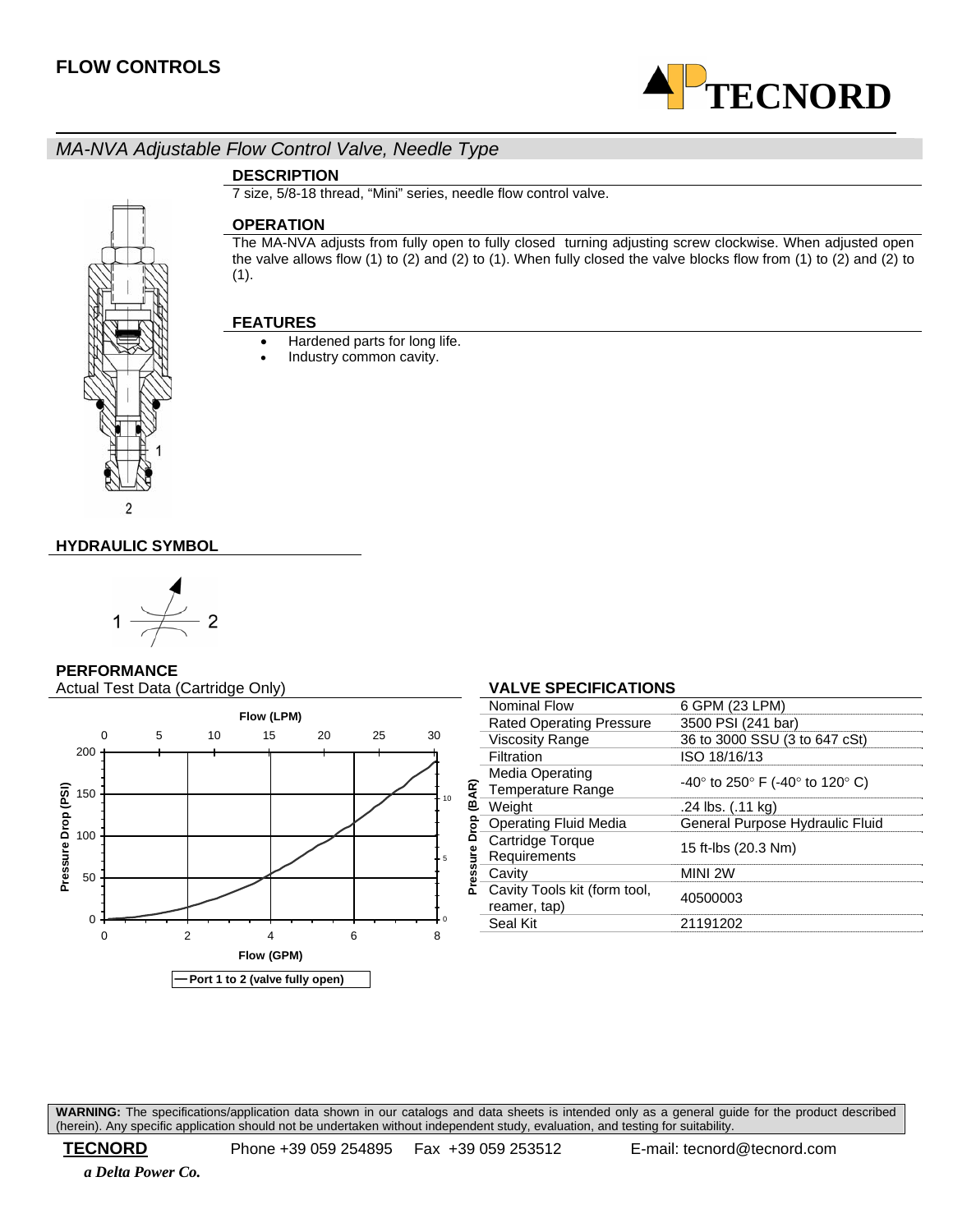### **DIMENSIONS**



(for bodies style and sizes see section "Accessories")

**TECNORD**



**WARNING:** The specifications/application data shown in our catalogs and data sheets is intended only as a general guide for the product described (herein). Any specific application should not be undertaken without independent study, evaluation, and testing for suitability.

 **TECNORD** Phone +39 059 254895 Fax +39 059 253512 E-mail: tecnord@tecnord.com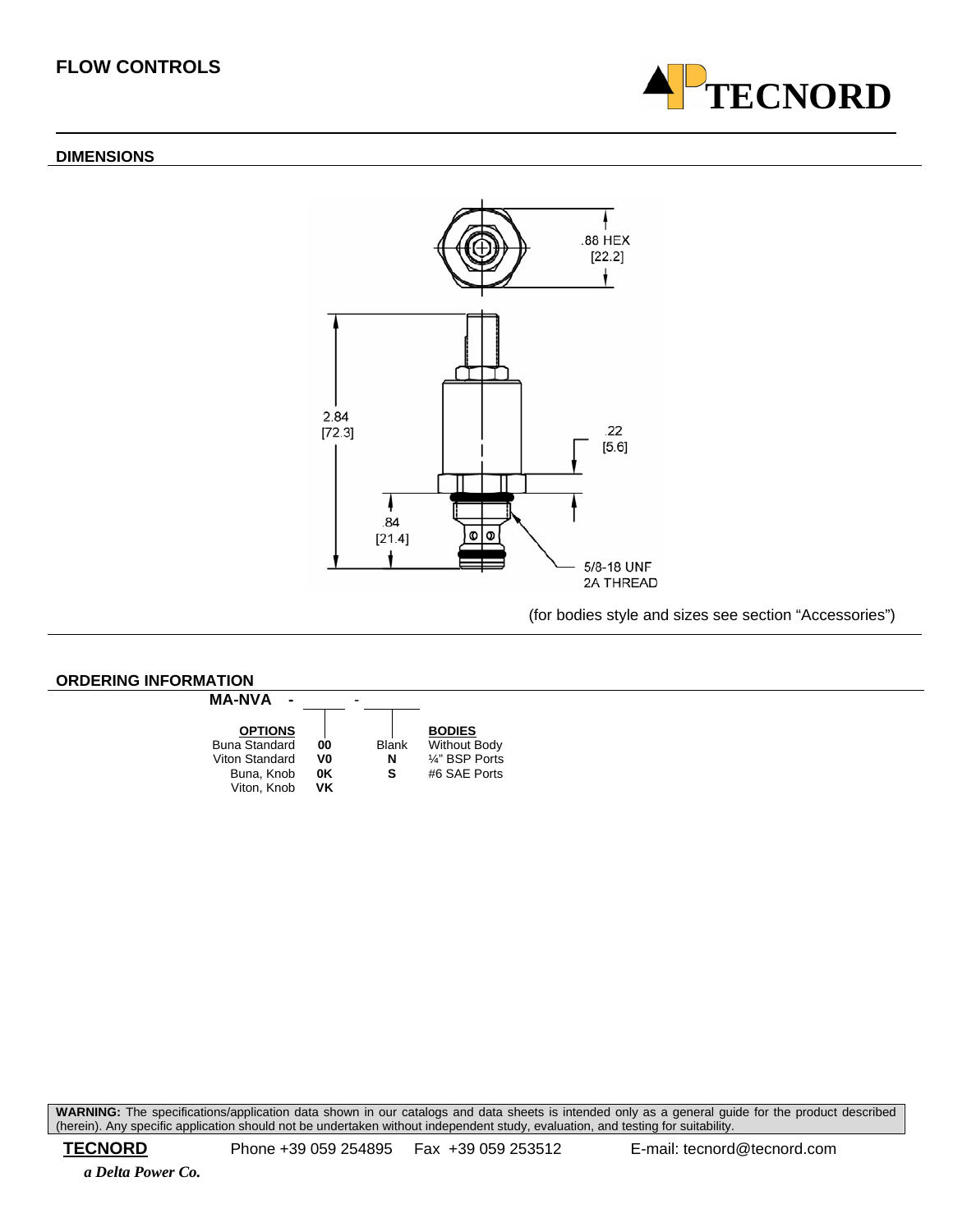

## *PB-NVA Adjustable Flow Control Valve, Needle Type*



### **DESCRIPTION**

8 size, 3/4-16 thread, "Power" series, needle flow control.

### **OPERATION**

The PB-NVA adjusts from fully open to fully closed turning adjusting screw clockwise. When adjusted open the valve allows flow from (1) to (2) and (2) to (1). When fully closed the valve blocks flow from (1) to (2) and (2) to (1).

### **FEATURES**

- Hardened parts for long life.
- Industry common cavity.

### **HYDRAULIC SYMBOL**



### **PERFORMANCE**

Actual Test Data (Cartridge Only) **VALVE SPECIFICATIONS** 



| Nominal Flow                                       | 6 GPM (23 LPM)                  |
|----------------------------------------------------|---------------------------------|
| <b>Rated Operating Pressure</b>                    | 3500 PSI (241 bar)              |
| <b>Viscosity Range</b>                             | 36 to 3000 SSU (3 to 647 cSt)   |
| Filtration                                         | ISO 18/16/13                    |
| <b>Media Operating</b><br><b>Temperature Range</b> | -40° to 250° F (-40° to 120° C) |
| Weight                                             | .22 lbs. (.10 kg)               |
| Operating Fluid Media                              | General Purpose Hydraulic Fluid |
| Cartridge Torque<br>Requirements                   | 25 ft-lbs (34 Nm)               |
| Cavity                                             | POWER 2W                        |
| Cavity Tools kit (form tool,<br>reamer, tap)       | 40500005                        |
| Seal Kit                                           | 21191102                        |
|                                                    |                                 |

**WARNING:** The specifications/application data shown in our catalogs and data sheets is intended only as a general guide for the product described (herein). Any specific application should not be undertaken without independent study, evaluation, and testing for suitability.

 **TECNORD** Phone +39 059 254895 Fax +39 059 253512 E-mail: tecnord@tecnord.com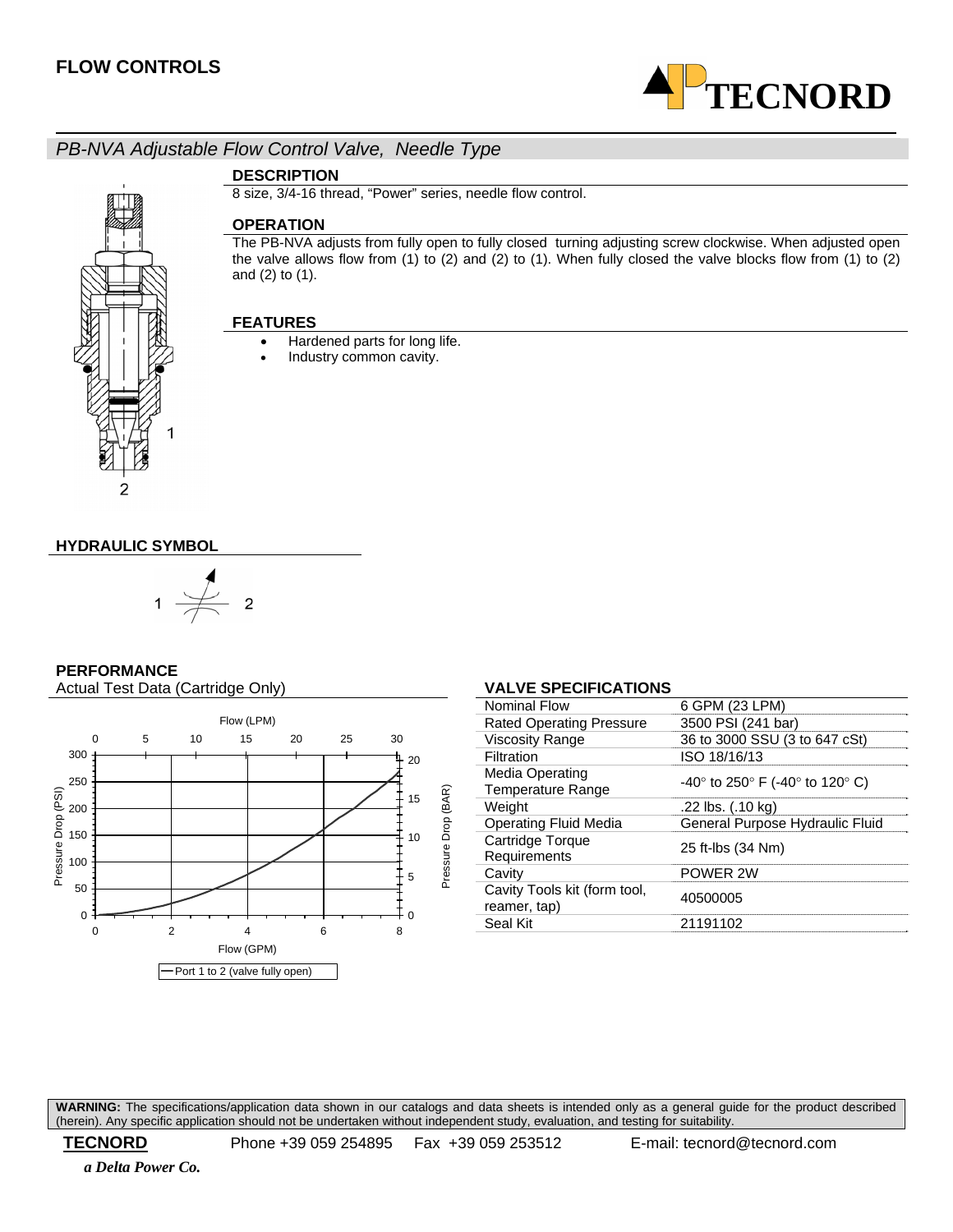### **DIMENSIONS**





(for bodies style and sizes see section "Accessories")



**WARNING:** The specifications/application data shown in our catalogs and data sheets is intended only as a general guide for the product described (herein). Any specific application should not be undertaken without independent study, evaluation, and testing for suitability.

 **TECNORD** Phone +39 059 254895 Fax +39 059 253512 E-mail: tecnord@tecnord.com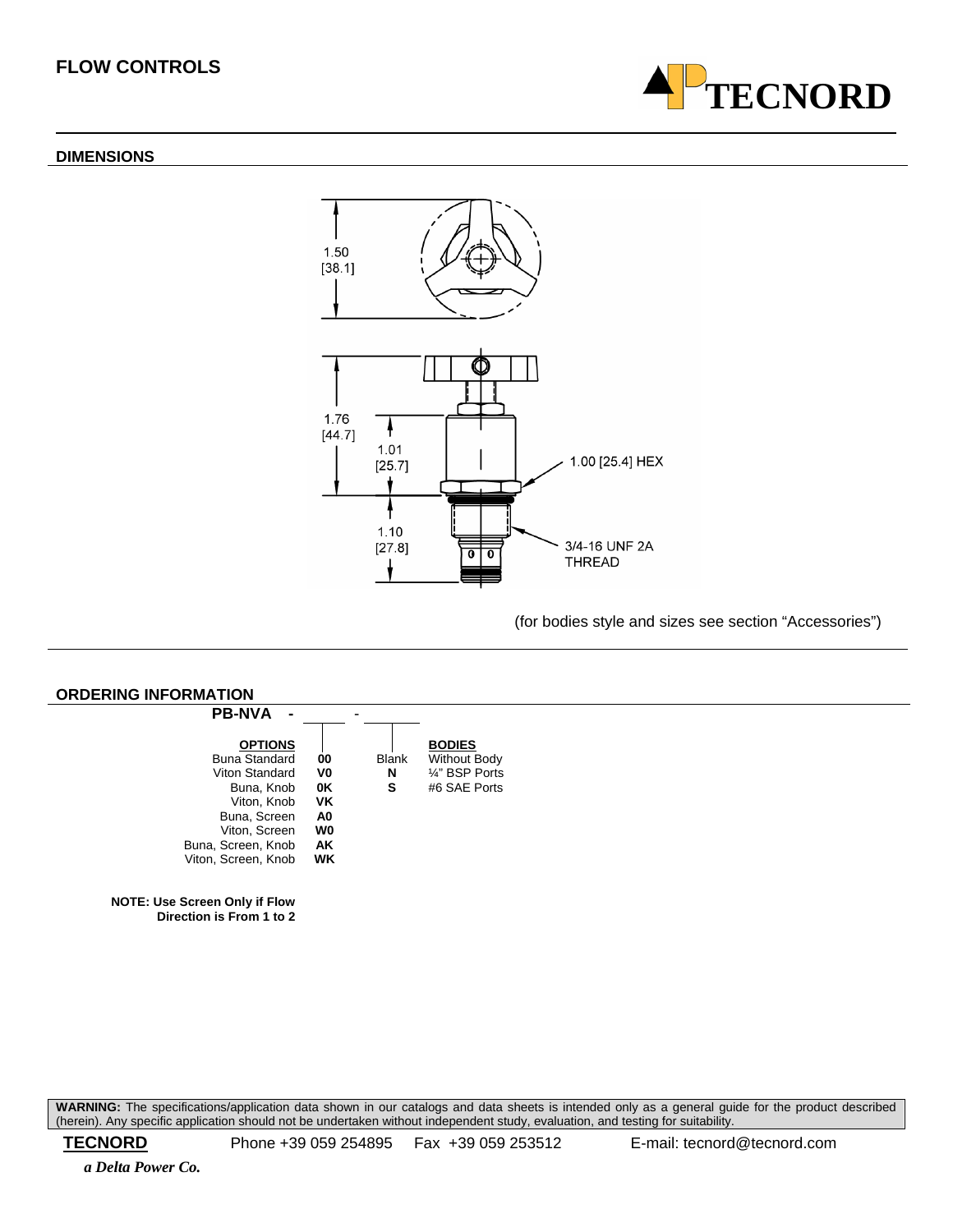

# *DE-NVA Adjustable Flow Control Valve, Needle Type*

### **DESCRIPTION**

10 size, 7/8-14 thread, "Delta" series needle flow control valve.



### **OPERATION**

The DE-NVA adjusts from fully open to fully closed turning adjusting screw counterclockwise. When adjusted open the valve allows flow (1) to (2) and (2) to (1). When fully closed the valve blocks flow from (1) to (2) and (2) to (1).

### **FEATURES**

- Hardened parts for long life.
- Industry common cavity.

### **HYDRAULIC SYMBOL**



**PERFORMANCE Actual Test Data (Cartridge Only)** 



| <b>VALVE SPECIFICATIONS</b>              |
|------------------------------------------|
| 10 GPM (38 LPM)                          |
| 3500 PSI (241 bar)                       |
| 36 to 3000 SSU (3 to 647 cSt)            |
| ISO 18/16/13                             |
| $-40^{\circ}$ to 250° F (-40° to 120° C) |
| .19 lbs. (.09 kg)                        |
| General Purpose Hydraulic Fluid          |
| 30 ft-lbs (40.6 Nm)                      |
| DELTA 2W                                 |
| 40500000                                 |
| 21191202                                 |
|                                          |

**WARNING:** The specifications/application data shown in our catalogs and data sheets is intended only as a general guide for the product described (herein). Any specific application should not be undertaken without independent study, evaluation, and testing for suitability.

 **TECNORD** Phone +39 059 254895 Fax +39 059 253512 E-mail: tecnord@tecnord.com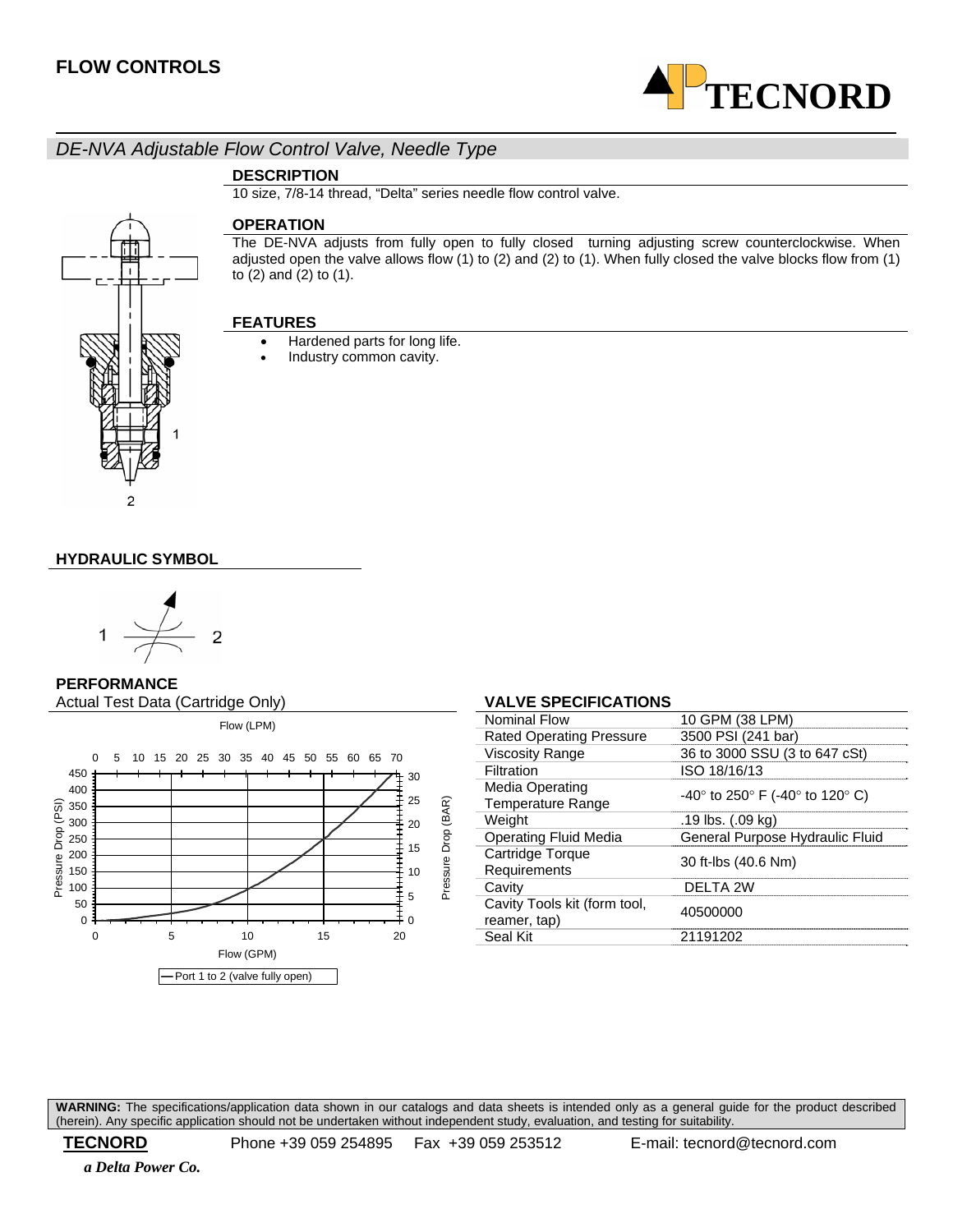### **DIMENSIONS**



(for bodies style and sizes see section "Accessories")

**TECNORD**



**WARNING:** The specifications/application data shown in our catalogs and data sheets is intended only as a general guide for the product described (herein). Any specific application should not be undertaken without independent study, evaluation, and testing for suitability.

 **TECNORD** Phone +39 059 254895 Fax +39 059 253512 E-mail: tecnord@tecnord.com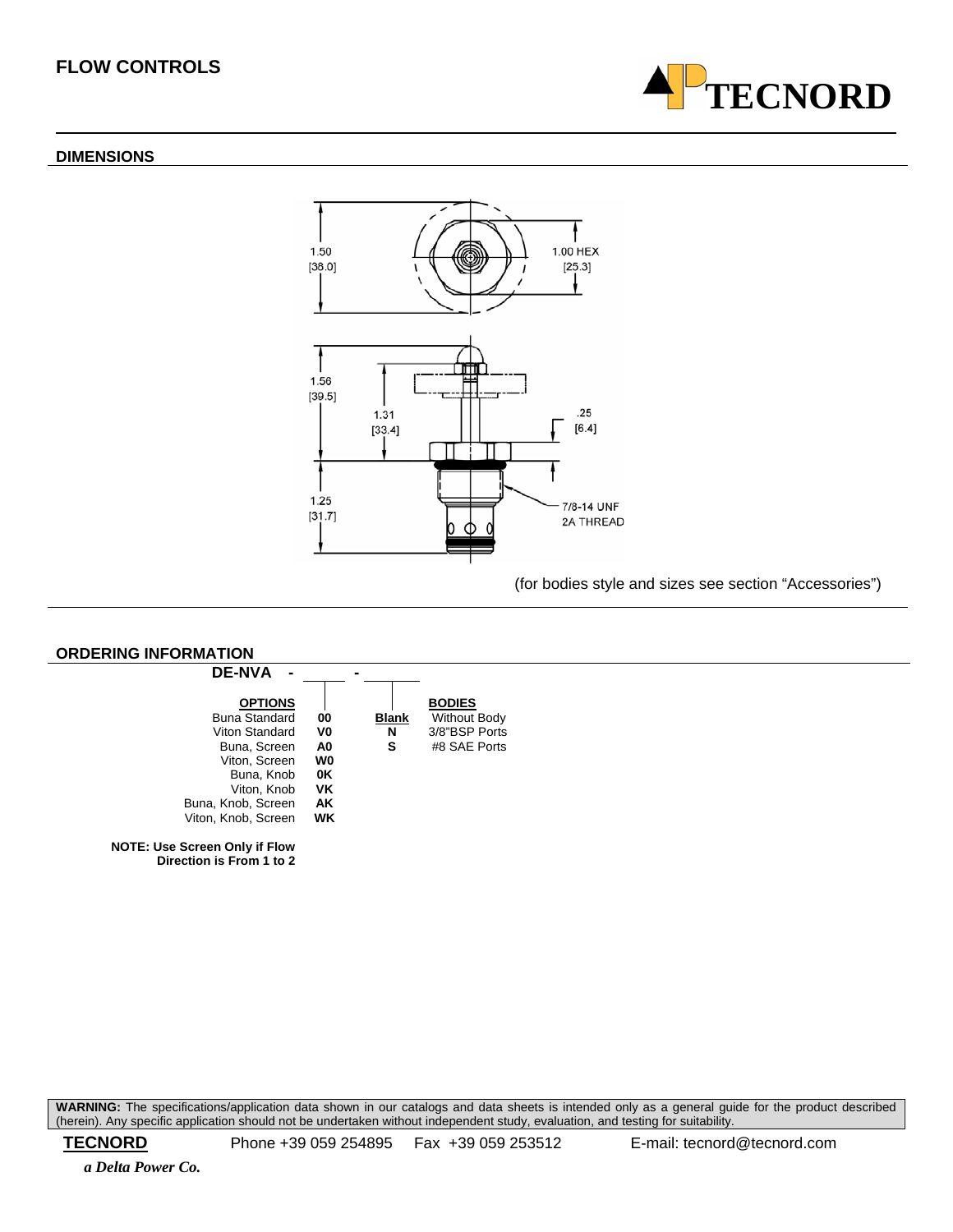

# *HT-NVA Adjustable Flow Control Valve, Needle Type*



### **DESCRIPTION**

"High Pressure" 12 size, 1 1/16-12 thread, "Tecnord" series, needle flow control valve.

### **OPERATION**

The HT-NVA adjusts from fully open to fully closed turning adjusting screw clockwise. When adjusted open the valve allows flow (1) to (2) and (2) to (1). When fully closed the valve blocks flow from (1) to (2) and (2) to (1).

### **FEATURES**

- Hardened parts for long life.
- Industry common cavity.



**HYDRAULIC SYMBOL Note:** valves with the knob option are NOT to be adjusted under pressure.

### **PERFORMANCE**

Actual Test Data (Cartridge Only) **VALVE SPECIFICATIONS** 



| <b>Nominal Flow</b>                          | 35 GPM (133 LPM)                |
|----------------------------------------------|---------------------------------|
| <b>Rated Operating Pressure</b>              | 5000 PSI (345 bar)              |
| <b>Viscosity Range</b>                       | 36 to 3000 SSU (3 to 647 cSt)   |
| Filtration                                   | ISO 18/16/13                    |
| Media Operating<br><b>Temperature Range</b>  | -40° to 250° F (-40° to 120° C) |
| Weight                                       | .72 lbs. (.32 kg)               |
| Operating Fluid Media                        | General Purpose Hydraulic Fluid |
| Cartridge Torque<br>Requirements             | 50 ft-lbs (67.8 Nm)             |
| Cavity                                       | TECNORD 2W                      |
| Cavity Tools kit (form tool,<br>reamer, tap) | 40500032                        |
| Seal Kit                                     | 21191302                        |

**WARNING:** The specifications/application data shown in our catalogs and data sheets is intended only as a general guide for the product described (herein). Any specific application should not be undertaken without independent study, evaluation, and testing for suitability.

 **TECNORD** Phone +39 059 254895 Fax +39 059 253512 E-mail: tecnord@tecnord.com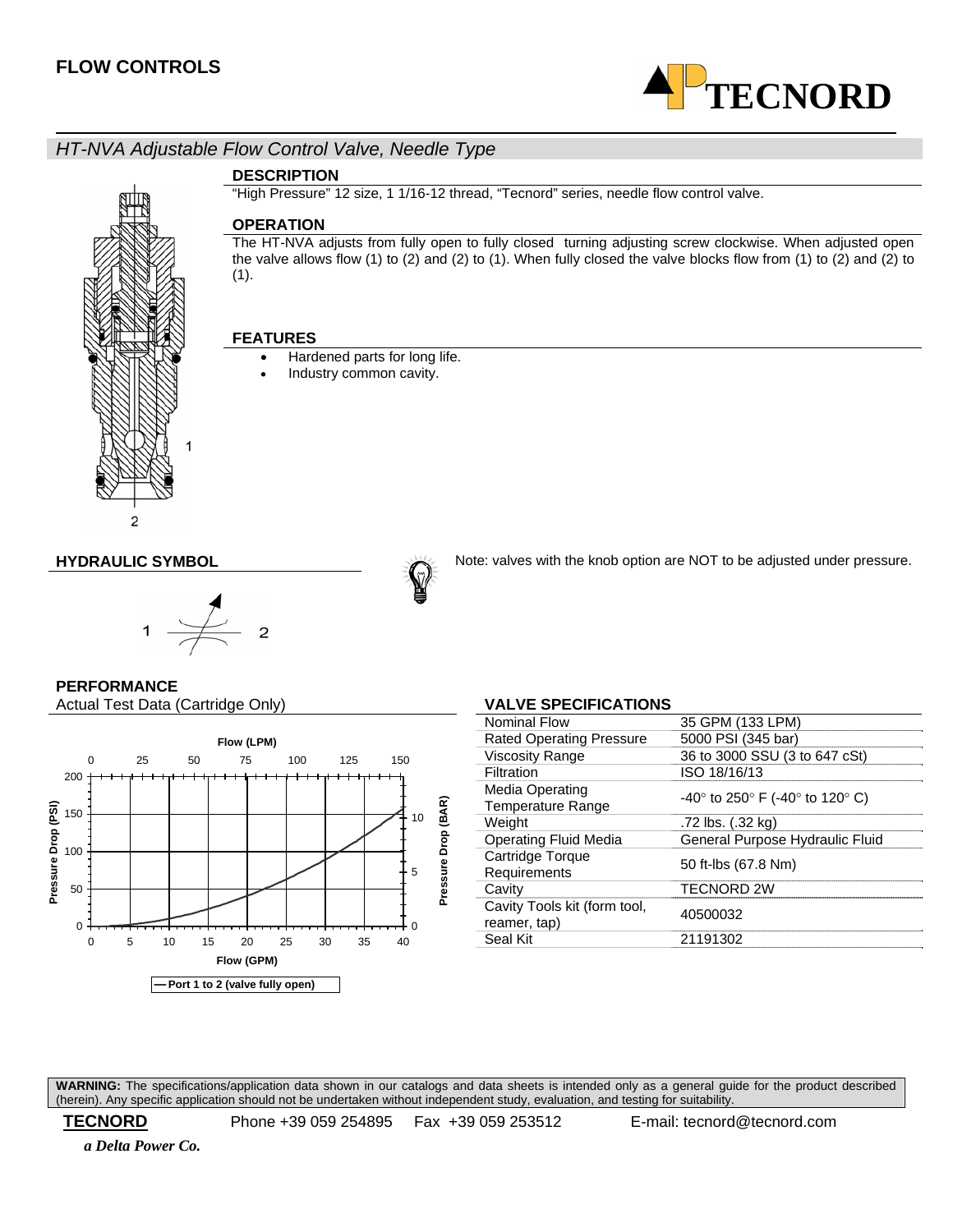# **TECNORD**

### **DIMENSIONS**



### (for bodies style and sizes see section "Accessories")



**WARNING:** The specifications/application data shown in our catalogs and data sheets is intended only as a general guide for the product described (herein). Any specific application should not be undertaken without independent study, evaluation, and testing for suitability.

 **TECNORD** Phone +39 059 254895 Fax +39 059 253512 E-mail: tecnord@tecnord.com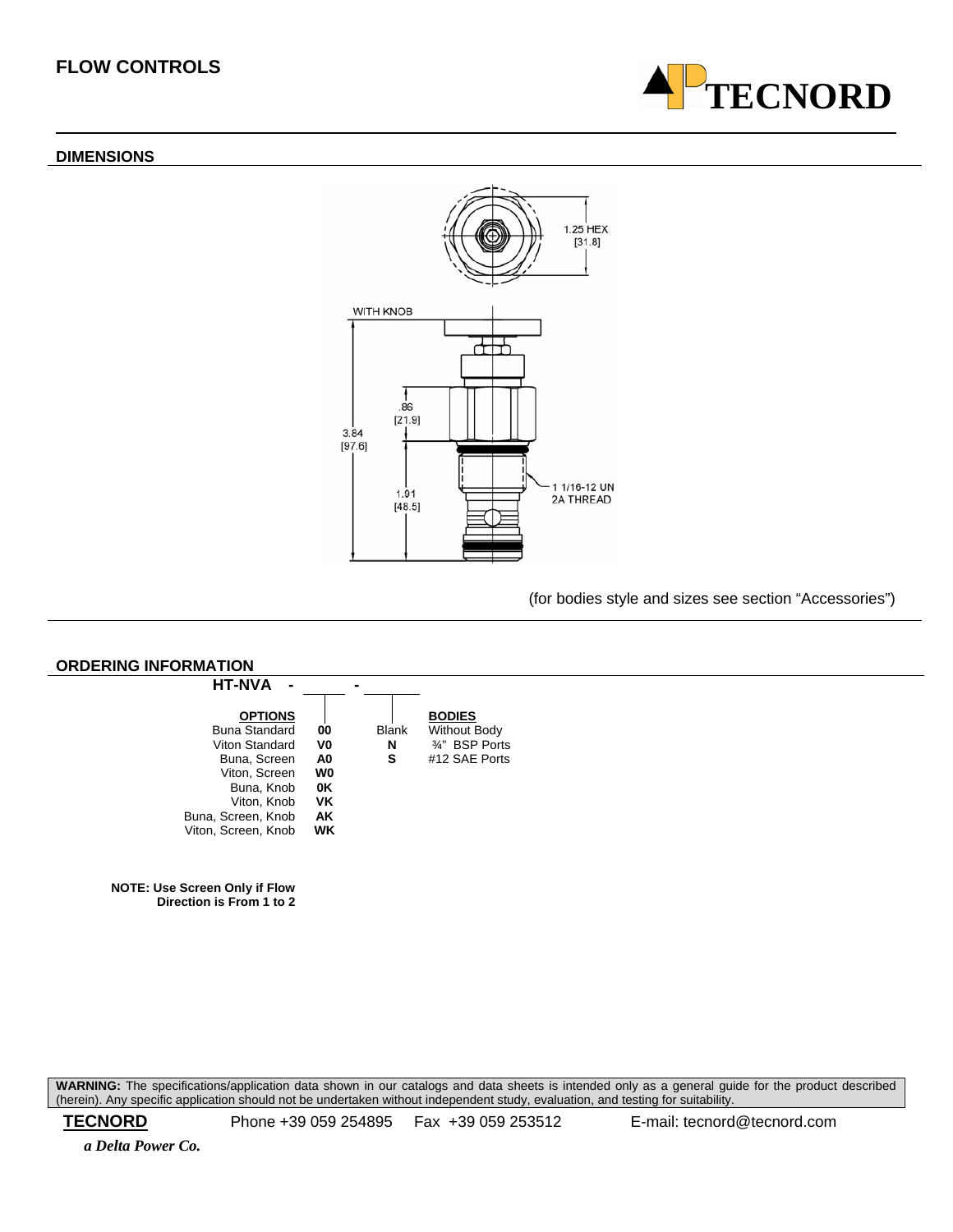

# *SJ-NVA Adjustable Flow Control Valve, Needle Type*

# $\overline{c}$

# **DESCRIPTION**

16 size, 1 5/16-12 thread, "Super" series, needle flow control valve.

### **OPERATION**

The SJ-NVA adjusts from fully open to fully closed turning the adjustment screw clockwise. When adjusted open the valves regulates flow  $(1)$  to  $(2)$  or  $(2)$  to  $(1)$ . When fully closed the valve blocks flow from  $(1)$  to  $(2)$ or (2) to (1).

### **FEATURES**

- Hardened parts for long life.
- Industry common cavity.

### **HYDRAULIC SYMBOL**



### **PERFORMANCE**

Actual Test Data (Cartridge Only) **VALVE SPECIFICATIONS** 



| <b>Nominal Flow</b>                          | 40 GPM (151 LPM)                                                       |
|----------------------------------------------|------------------------------------------------------------------------|
| <b>Rated Operating Pressure</b>              | 3500 PSI (241 bar)                                                     |
| <b>Viscosity Range</b>                       | 36 to 3000 SSU (3 to 647 cSt)                                          |
| Filtration                                   | ISO 18/16/13                                                           |
| Media Operating<br><b>Temperature Range</b>  | -35 $\degree$ to 200 $\degree$ F (-37.2 $\degree$ to 93.3 $\degree$ C) |
| Weight                                       | .83 lbs. (.37 kg)                                                      |
| <b>Operating Fluid Media</b>                 | General Purpose Hydraulic Fluid                                        |
| Cartridge Torque<br>Requirements             | 90 ft-lbs (122 Nm)                                                     |
| Cavity                                       | SUPER 2W                                                               |
| Cavity Tools kit (form tool,<br>reamer, tap) | 40500017                                                               |
| Seal Kit                                     | 21191402                                                               |
|                                              |                                                                        |

**WARNING:** The specifications/application data shown in our catalogs and data sheets is intended only as a general guide for the product described (herein). Any specific application should not be undertaken without independent study, evaluation, and testing for suitability.

 **TECNORD** Phone +39 059 254895 Fax +39 059 253512 E-mail: tecnord@tecnord.com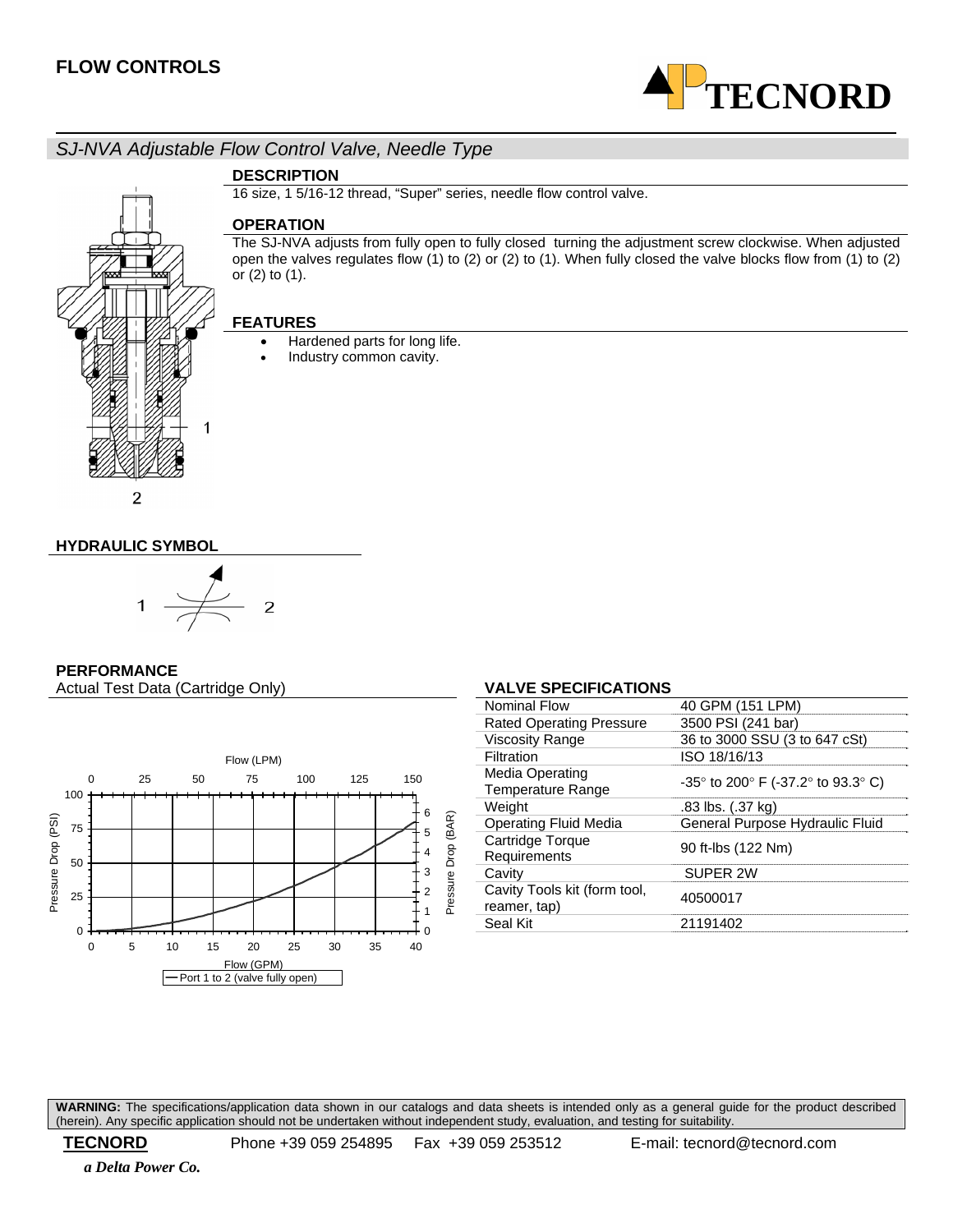### **DIMENSIONS**



(for bodies style and sizes see section "Accessories")

**TECNORD**



**WARNING:** The specifications/application data shown in our catalogs and data sheets is intended only as a general guide for the product described (herein). Any specific application should not be undertaken without independent study, evaluation, and testing for suitability.

 **TECNORD** Phone +39 059 254895 Fax +39 059 253512 E-mail: tecnord@tecnord.com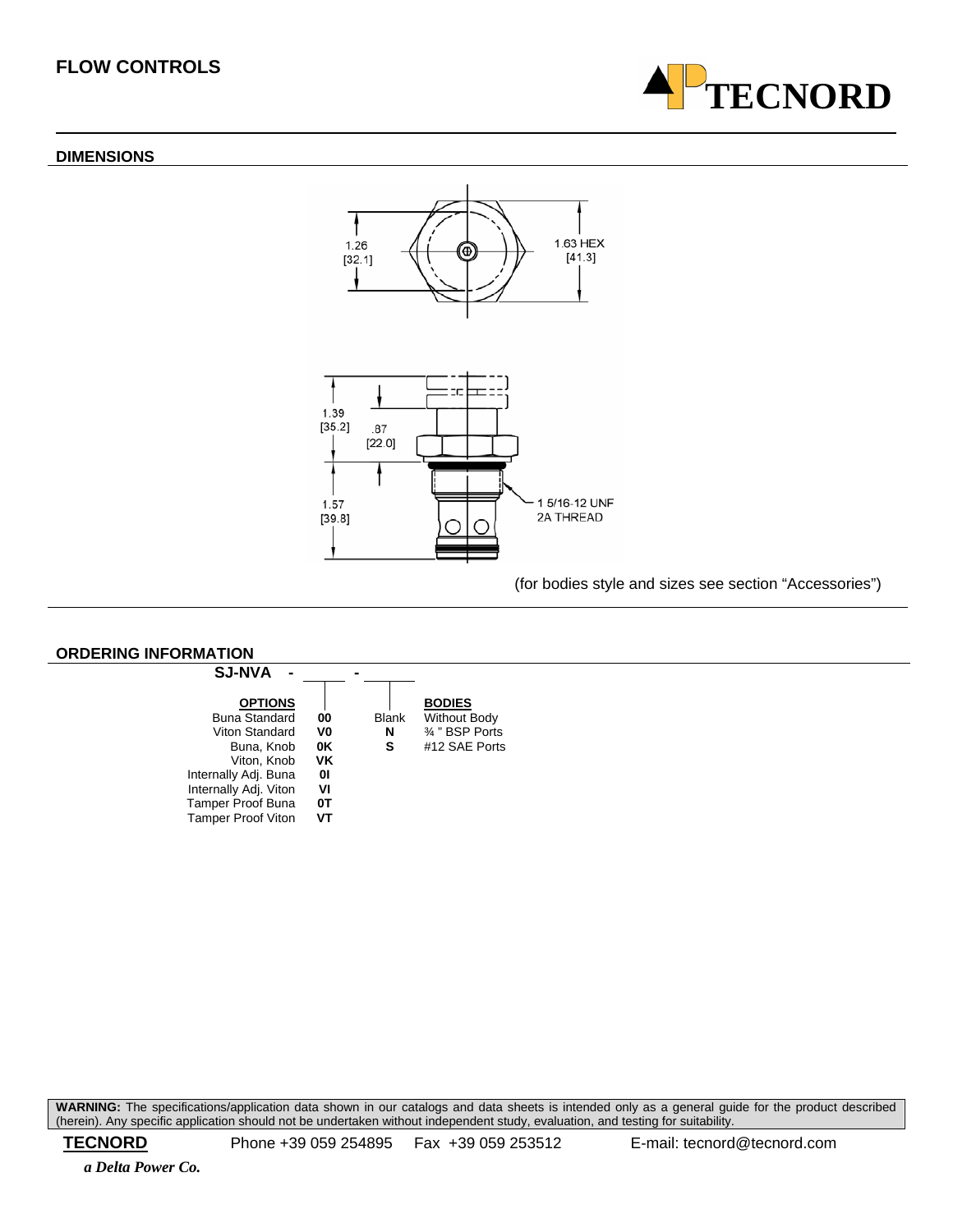

## *PB-NVB Adjustable Flow Control Valve, Needle Type, Fine Adjust*

### **DESCRIPTION**

8 size, 3/4-16 thread, "Power" series, fine adjust needle flow control.

# 2

### **OPERATION**

The PB-NVB adjusts from fully open to fully closed turning adjusting screw clockwise. When adjusted open the valve allows flow (1) to (2) and (2) to (1). When fully closed the valve blocks flow from (1) to (2) and (2) to (1).

### **FEATURES**

- Hardened parts for long life.
- Industry common cavity.

### **HYDRAULIC SYMBOL**



### **PERFORMANCE**

Actual Test Data (Cartridge Only) **VALVE SPECIFICATIONS** 



| <b>Nominal Flow</b>                          | 3 GPM (11 LPM)                           |
|----------------------------------------------|------------------------------------------|
| <b>Rated Operating Pressure</b>              | 3500 PSI (241 bar)                       |
| <b>Viscosity Range</b>                       | 36 to 3000 SSU (3 to 647 cSt)            |
| Filtration                                   | ISO 18/16/13                             |
| Media Operating<br><b>Temperature Range</b>  | $-40^{\circ}$ to 250° F (-40° to 120° C) |
| Weight                                       | .13 lbs. (.06 kg)                        |
| Operating Fluid Media                        | General Purpose Hydraulic Fluid          |
| Cartridge Torque<br>Requirements             | 30 ft-lbs (40.6 Nm)                      |
| Cavity                                       | POWER 2W                                 |
| Cavity Tools kit (form tool,<br>reamer, tap) | 40500005                                 |
| Seal Kit                                     | 21191102                                 |
|                                              |                                          |

**WARNING:** The specifications/application data shown in our catalogs and data sheets is intended only as a general guide for the product described (herein). Any specific application should not be undertaken without independent study, evaluation, and testing for suitability.

 **TECNORD** Phone +39 059 254895 Fax +39 059 253512 E-mail: tecnord@tecnord.com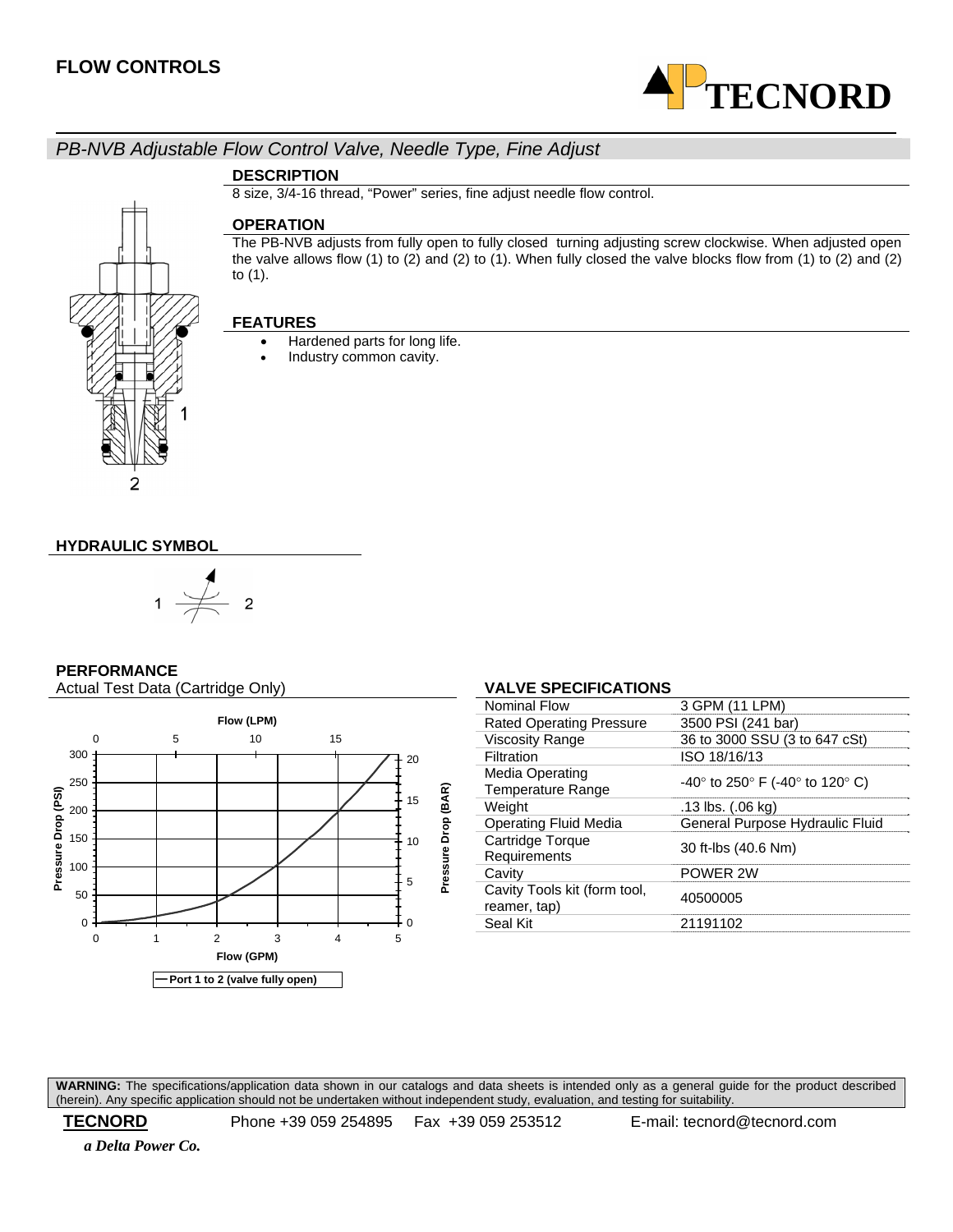### **DIMENSIONS**



(for bodies style and sizes see section "Accessories")

**TECNORD**



**WARNING:** The specifications/application data shown in our catalogs and data sheets is intended only as a general guide for the product described (herein). Any specific application should not be undertaken without independent study, evaluation, and testing for suitability.

 **TECNORD** Phone +39 059 254895 Fax +39 059 253512 E-mail: tecnord@tecnord.com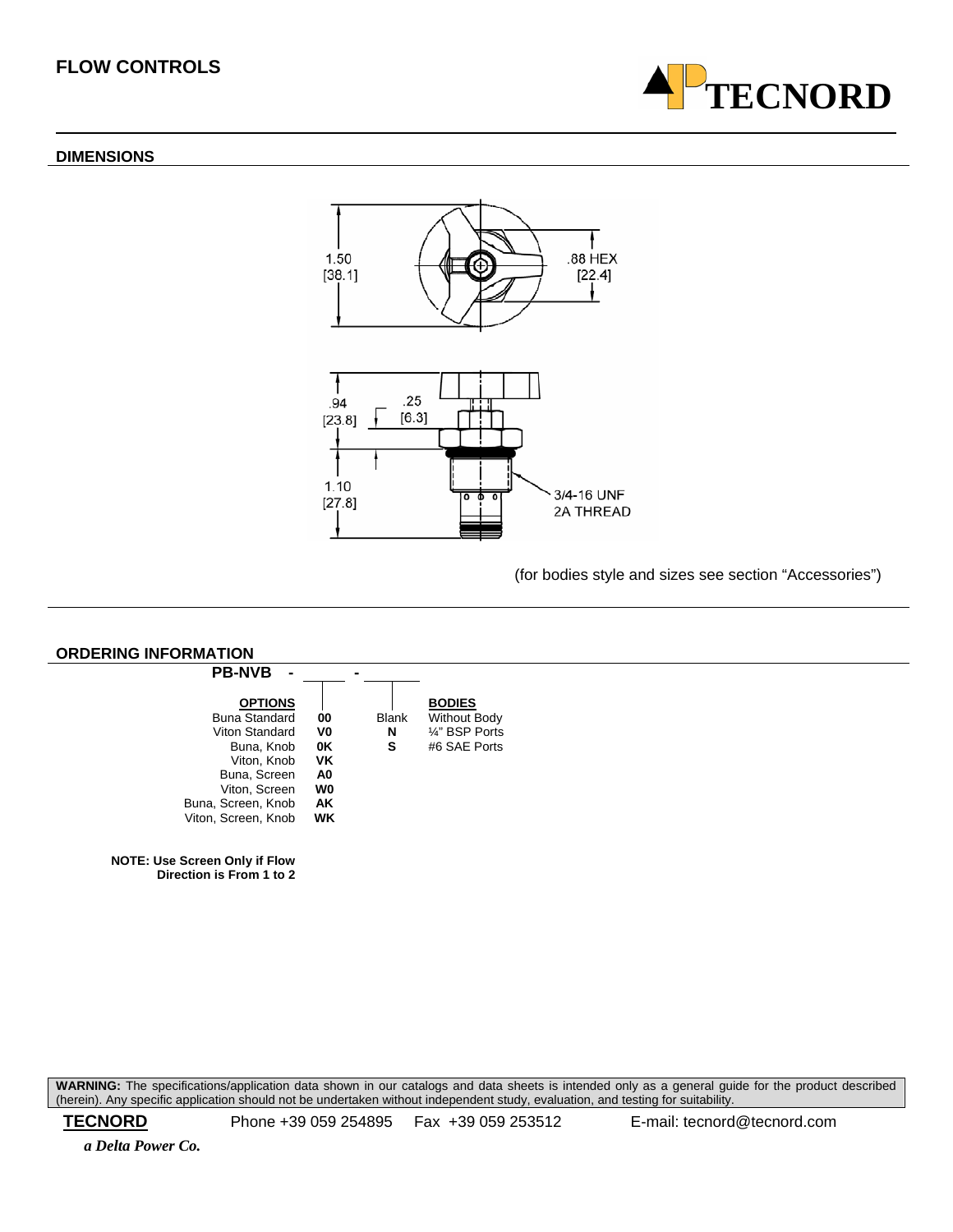

### *DE-NVB Adjustable Flow Control Valve, Coarse Adjust*

### **DESCRIPTION**

10 size, 7/8-14 thread, "Delta" series, course adjust needle flow control valve.

### **OPERATION**

The DE-NVB adjusts from fully open to fully closed turning adjusting screw clockwise. When adjusted open the valve allows flow (1) to (2) and (2) to (1). When fully closed the valve blocks flow from (1) to (2) and (2) to (1).

### **FEATURES**

- Hardened parts for long life.
- Industry common cavity.

### **HYDRAULIC SYMBOL**



### **PERFORMANCE**

Actual Test Data (Cartridge Only) **VALVE SPECIFICATIONS** 



### Nominal Flow 15 GPM (57 LPM) Rated Operating Pressure 3500 PSI (241 bar) Viscosity Range 36 to 3000 SSU (3 to 647 cSt) Filtration ISO 18/16/13 Media Operating<br>Temperature Range Media Operating<br>Temperature Range -40° to 250° F (-40° to 120° C)<br>Weight -47 lbs. (.21 kg)  $\frac{1}{47}$  lbs. (.21 kg) Operating Fluid Media General Purpose Hydraulic Fluid Cartridge Torque<br>Requirements 30 ft-lbs (40.6 Nm) Cavity DELTA 2W Cavity Tools kit (form tool, Cavity Tools Kit (form tool,  $40500000$ <br>reamer, tap) Seal Kit 21191202

**WARNING:** The specifications/application data shown in our catalogs and data sheets is intended only as a general guide for the product described (herein). Any specific application should not be undertaken without independent study, evaluation, and testing for suitability.

 **TECNORD** Phone +39 059 254895 Fax +39 059 253512 E-mail: tecnord@tecnord.com